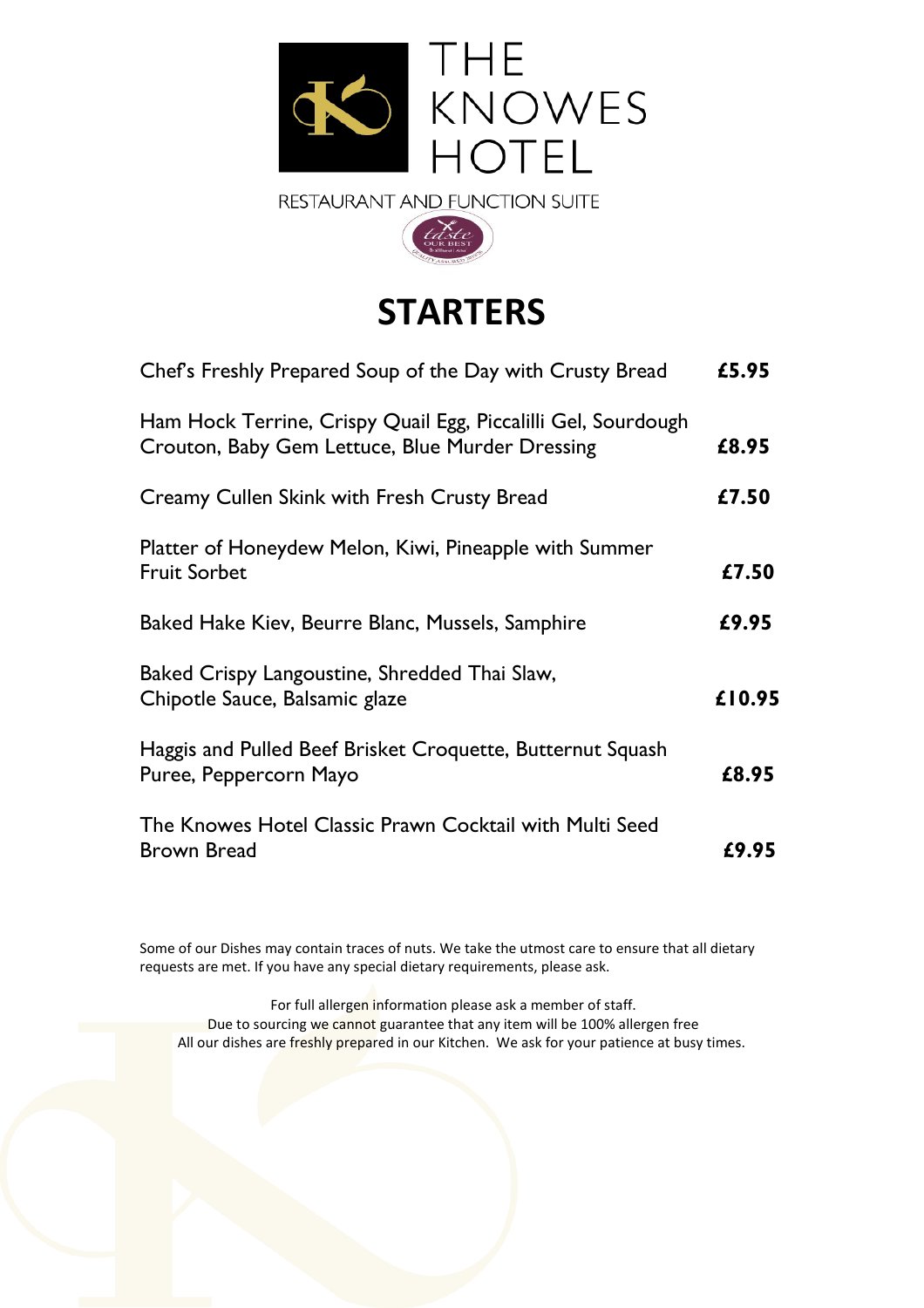# **MAIN COURSE**

# Everyday Favourites

| Roast Breast of Chicken, Oatmeal Stuffing, Fondant Potato, Roast<br>Potatoes, Seasonal Vegetables, Gravy                 | £17.95           |
|--------------------------------------------------------------------------------------------------------------------------|------------------|
| Our Own Hand Breaded Monkfish Scampi, Homemade<br>Tartare Sauce, Side Salad, Hand Cut Chips                              | £19.95           |
| Oven Baked Lasagne, Garlic bread, Side Salad, Hand Cut Chips                                                             | £17.95           |
| Freshly Battered or Panko Breaded Fillet of Haddock,<br>Tartare Sauce, Side Salad, Hand Cut Chips                        | £17.95           |
| Thai Green Chicken Curry, Basmati Rice, Spiced Onions<br>Naan Bread,<br>Half Rice /Half chips                            | £16.95<br>£17.95 |
| The Knowes Fish Pie of Haddock, Salmon, Prawns and Smoked<br>Haddock, Cheddar and Spring Onion Mash, Seasonal Vegetables | £19.95           |
| Freshly Battered Chicken Fillets, Hand Cut Chips,<br>Seasonal Salad, Sweet Chilli Sauce                                  | £16.95           |
| Roast Silverside of Beef, Yorkshire Pudding, Roast Vegetables,<br>Seasonal Roast and New Potatoes, Gravy                 | £17.95           |
| <b>Vegetarian Options</b>                                                                                                |                  |
| Vegetable Thai Green Curry (Vegan)<br>Poppadom, Basmati Rice<br>Half Rice /Half chips                                    | £14.95<br>£15.95 |
| Vegan Chickpea and Spinach Burger, Avocado Mayo, Pretzel Bun,<br>Red Onion Chutney, Side Salad, French Fries (vegan)     | £15.95           |
| Oriental Chilli Vegetable Stir Fry, Kentucky Cauli, Asian Noodles                                                        | £14.95           |
| Three Cheese Macaroni au Gratin, Garlic Bread, Hand cut Chips                                                            | £13.95           |
|                                                                                                                          |                  |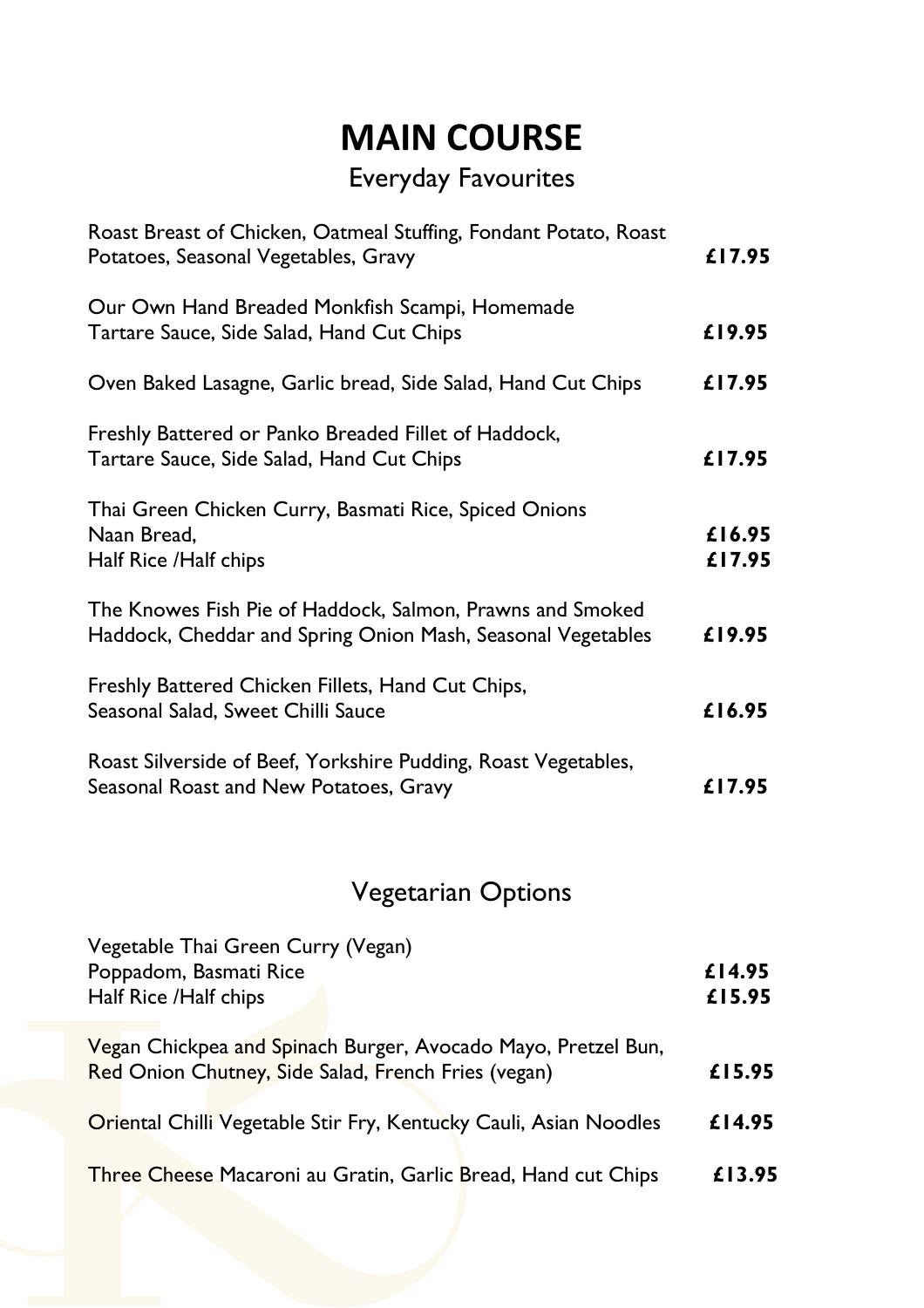

# From the Land

**Beef**  Beef Three Ways- Slow Braised Feather Blade, Beef Shin Pie, Seared Fillet Medallion, Beef Jus, Roasted Carrot **£24.95**

**Duck**

Pan Roasted Duck Breast, Hasselback New Potatoes, Seasonal Greens, Carrot and Star Anise Puree, Seared King Oyster Mushroom, Honey and Soy Reduction **£23.95**

### **Pork**

Pan Roasted Pork Fillet, Crispy Pork Belly, Potato and Stornoway Black Pudding Dauphinoise, Truffle Cauliflower Cheese, Chargrilled Baby corn, Pork Jus  **£23.95**

# From the Sea

### **Haddock**

Baked Haddock Fillet, Lemon Herb Crust, Leek Potato Cake, Baby Carrot, Samphire, Seasonal Greens, Prosecco Sauce

### **£22.95**

### **Halibut**

Pan Fried Halibut, Smoked Haddock Risotto, Crispy Potato, Samphire, Broccoli **£26.95**

**Monkfish** Monkfish wrapped In Pancetta, Pea and Cabbage Fricassee, Turmeric Potatoes, Calamari, Red Wine Gel

### **£23.95**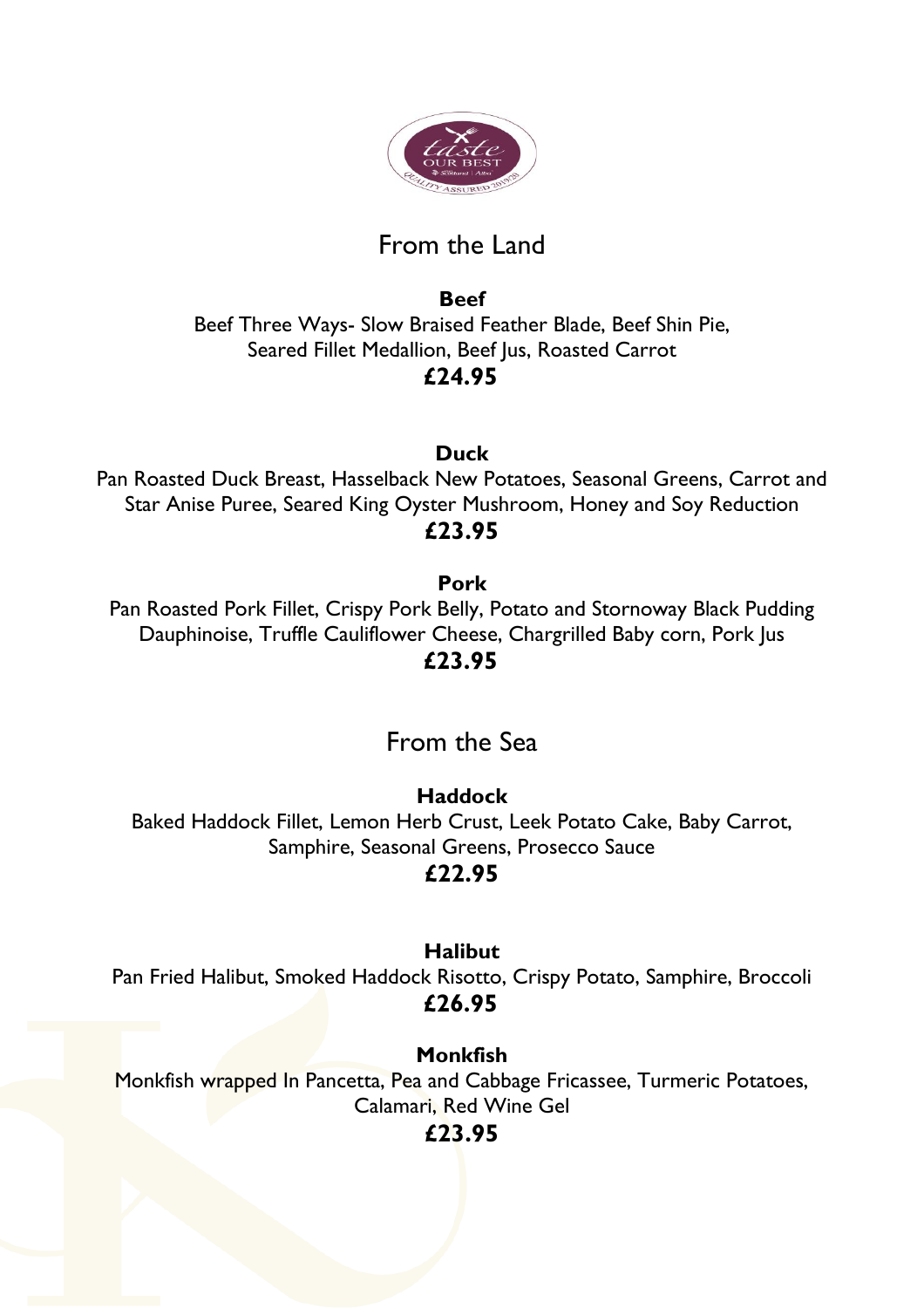# From the Chef's Contemporary Chargrill

All our meats are locally sourced by John Stewart Quality Butcher. Our suppliers take great pride in their locally sourced native beef. Ensuring their cattle is grass fed and dry aged for a minimum 30 days.

### **The Classic Rossini**

8oz Fillet Steak, Stornoway Black Pudding Dauphinoise, Roast Root Vegetables, Pate Crouton, Madeira Sauce

### **£36.95**

**Grilled Chicken** Oriental Chilli Vegetable Stir Fry, Kentucky Cauli, Asian Noodles **£19.95**

**Fillet Steak 8oz Ribeye 8oz £34.95 £29.95**

All steaks served with Tomato, Mushroom, Onion Ring, and hand cut chips or sweet potato fries. **Sauce £3.50** Peppercorn, Diane, Drambuie, Blue Cheese

Our Handmade Burgers

## **Hamish** £16.95

6oz Handmade Steak Burger, Scottish Haggis, Bacon, Cheddar Cheese, Onion Ring, Brioche Bun

## **Marco** £16.95

Piri Piri Chicken Breast, Bolognaise, Jalapeno Peppers, Monterey Jack Cheese, Brioche Bun

## **MacStornoway** £16.95

6oz Handmade Steak Burger, Stornoway Black Pudding, Mac Cheese, Brioche Bun

# **AppleJack** £16.95

6oz Handmade Pork and Apple burger, Bacon Jam, Smoked Applewood cheese, Brioche Bun All served with hand cut chips, side salad and slaw

#### **Side Orders**

Hand Cut Chips £3.00 Sweet Potato Fries £3.00 Wilted Greens £3.00 Parmesan & Truffle Oil Fries £4.00 Beer Battered Onion Rings £3.50